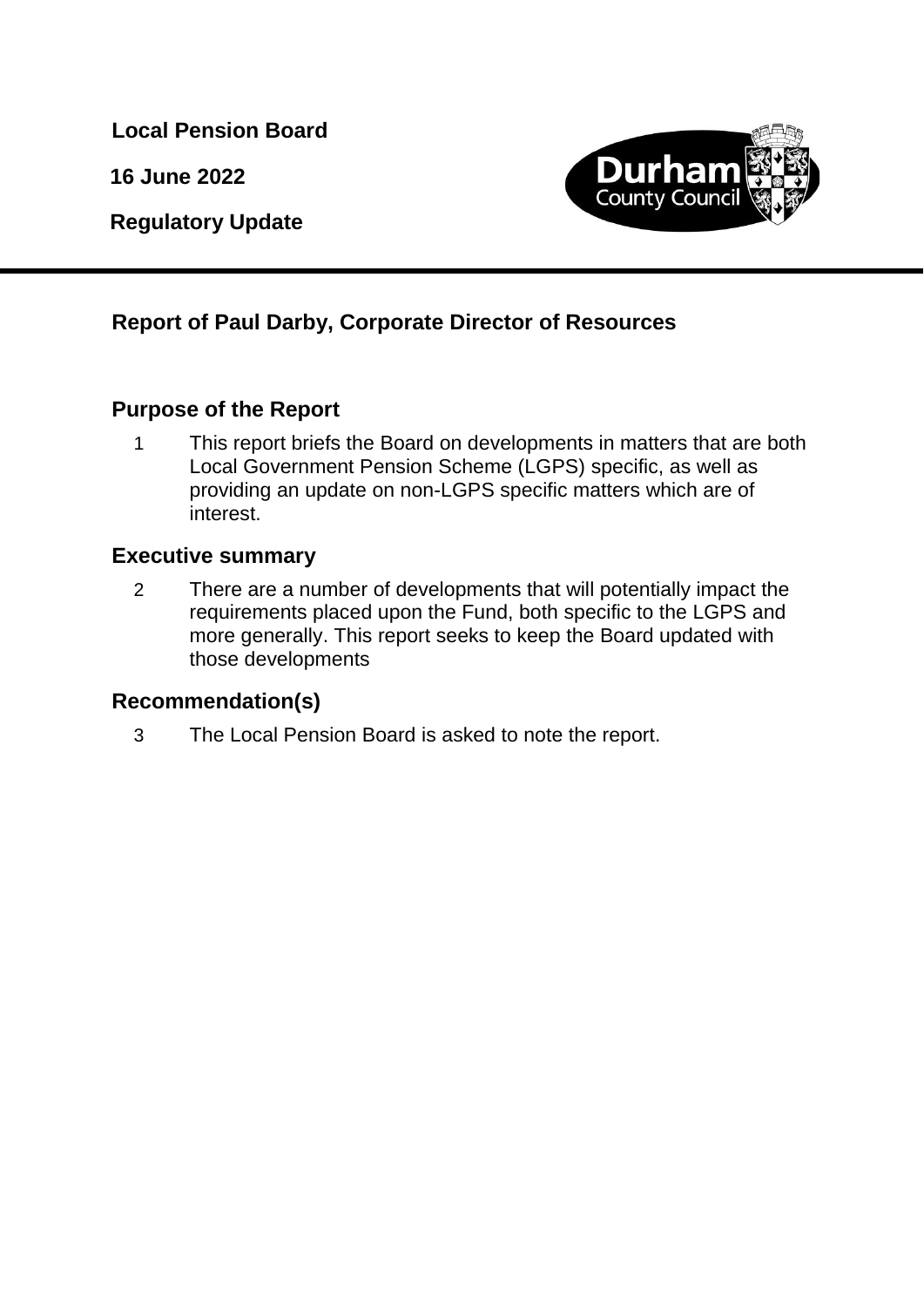# **Background**

- 4 This report provides an update to Committee on important pensions administration and governance matters that are currently relevant. The report is split into 2 main sections:
	- (a) LGPS specific matters, and;
	- (b) Non-LGPS specific matters that are of interest to the Committee.

# **LGPS Specific Matters**

## **DLUHC Consultation – LGPS: Fair Deal – Strengthening Pension Protection**

- 5 In January 2019, The Department for Levelling Up Housing and Communities (DLUHC), formerly MHCLG, launched a consultation that would strengthen the pensions protections that apply when an employee of an LGPS employer is compulsorily transferred to the employment of a service provider. If the proposed amendments are introduced, the option for staff to be granted access to a Government Actuary's Department (GAD) certified broadly comparable scheme will be removed.
- 6 DLUHC are currently considering the responses received, with a consultation response expected in due course. Officers will continue to monitor the position.

### **DLUHC consultation – LGPS: Changes to the Local Valuation Cycle and the Management of Employer Risk**

- 7 In May 2019 DLUHC consulted on a number of changes to the LGPS, encompassing the following areas:
	- amendments to the local fund valuations from the current 3-year (triennial) to a 4-year (quadrennial) cycle
	- a number of measures aimed at mitigating the risks of moving from a triennial to a quadrennial cycle
	- proposals for flexibility on exit payments
	- proposals for further policy changes to exit credits
	- proposals for changes to the employers required to offer local government pension scheme membership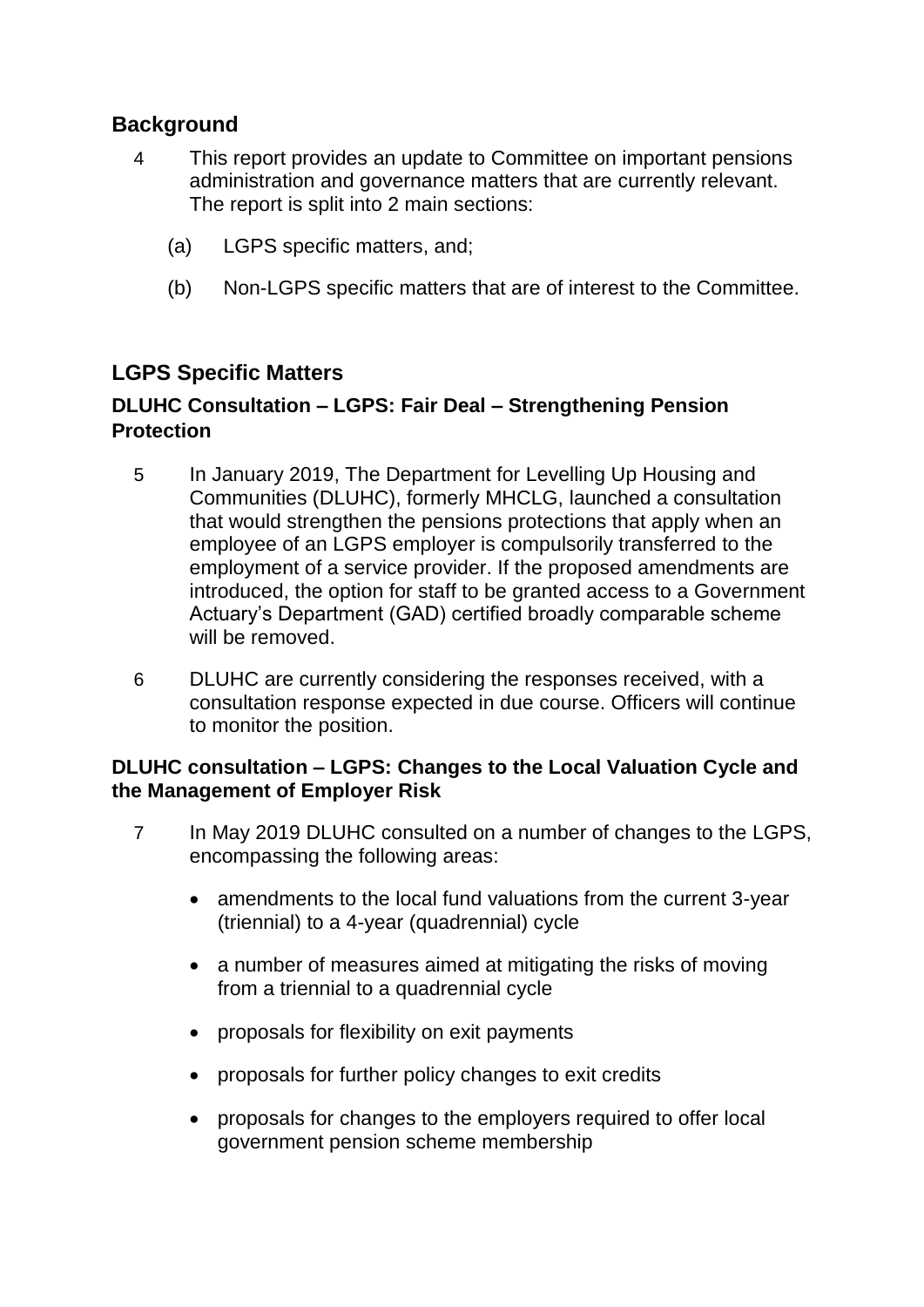- 8 On 27 February DLUHC published a partial response to the consultation, covering proposals on exit credits only. DLUHC confirmed their intention to amend the Regulations providing greater discretion to Administering Authorities over the amount of any exit credit. The Local Government Pension Scheme (Amendment) Regulations 2020 were subsequently laid before parliament, coming into force on 20 March 2020 with backdated effect to 18 May 2018. The Fund has published its policy in relation to Exit Credits, which will be reviewed in light of a recent High Court judgement that provided further direction to LGPS Funds.
- 9 DLUHC has also published a partial response in respect of employer contributions and flexibility on exit payments. The Fund is currently finalising its policy approach to Employer Flexibilities.

#### **Ongoing Consultation – Guaranteed Minimum Pensions (GMP)**

- 10 In February 2017 the Treasury consulted on options for how the Guaranteed Minimum Pension (GMP) element of pensions paid to those members who will reach state pension age on or after 6th December 2018 should be indexed.
- 11 In January 2018 the Treasury published its response to this consultation, acknowledging that it is a complex area with more time required to identify a long-term solution. As a result, the existing interim solution was extended, covering those members of public service schemes reaching state pension age between 6th April 2016 and 5th December 2018 to those that reach state pension age on or before 5th April 2021.
- 12 On 23 March 2021 Her Majesty's Treasury (HMT) discounted conversion (of GMP into main scheme benefits) as their long-term policy solution and instead will make full GMP indexation the permanent solution for public service pension schemes. Currently members covered by the interim solution have their GMP pensions fully uprated by their scheme in line with CPI. The new policy will extend this to members whose State Pension Age (SPA) is on or after 6 April 2021.
- 13 The full impact of from a funding perspective will become more clear during the 2022 Valuation process.

Additionally, the Fund has gone through a significant exercise to reconcile the GMP data it holds. Individual GMP values can often misalign with the values held by HMRC with discrepancies occurring both in terms of membership periods for which GMP accrued, and the GMP value itself. Following the conclusion of the reconciliation exercise, the Fund is finalising its strategy for the rectification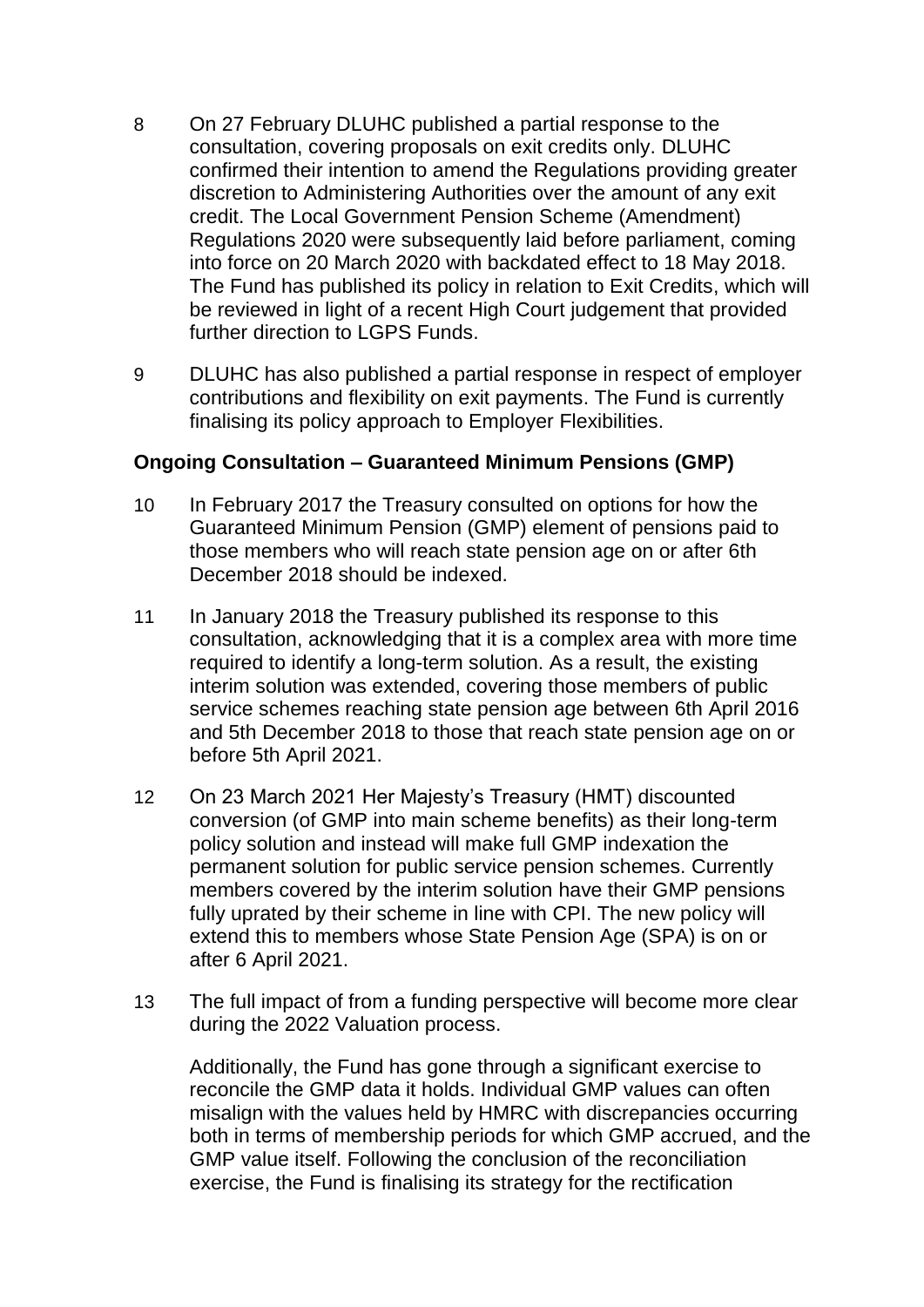process. Both the Committee and Local Pension Board will be consulted on the Fund's rectification strategy.

## **Levelling Up White Paper – LGPS Local Investment Plans**

- 14 In February 2022 the government published its Levelling Up whitepaper which includes references to LGPS funds having plans for up to 5% of assets to be allocated to projects which support local areas. The whitepaper indicates government intention to "work with Local Government Pension Funds to publish plans for increasing local investment, including setting an ambition of up to 5% of assets invested in projects which support local areas".
- 15 The Fund does not presently have a specific strategic allocation to local investment but is currently finalising an impact investment in the North-East which would support SME finance in the region. Additionally, as part of their strategic plan BCPP will consider development of impact investing capabilities which will consider opportunities to support local investment decisions.
- 16 The LGPS Scheme Advisory Board have indicated that in the context of 'local' the whitepaper refers to UK rather than local to a particular LGPS fund. The Board have also advised that their understanding is that there will be no mandatory requirement beyond the requirement to have a plan. Further details will emerge over the period up to an expected autumn consultation which is expected to also include the outstanding climate risk and reporting regulations and statutory pooling guidance.

# **LGPS Scheme Advisory Board (SAB)**

### **SAB Review – Academies**

- 17 In 2017 SAB instigated a review of the participation of existing academies and commissioned Price Waterhouse Coopers to investigate issues of academy participation in the LGPS and prepare a report for the Board. The report made no recommendations but set out three broad types of approach or mechanisms to try and resolve these issues. These are:
	- non-regulatory measures within the LGPS
	- regulatory measures within the scheme, and
	- measures outside of the LGPS, including through primary legislation.
- 18 The SAB review had been split between a funding working group and an administration working group. Work on the administration working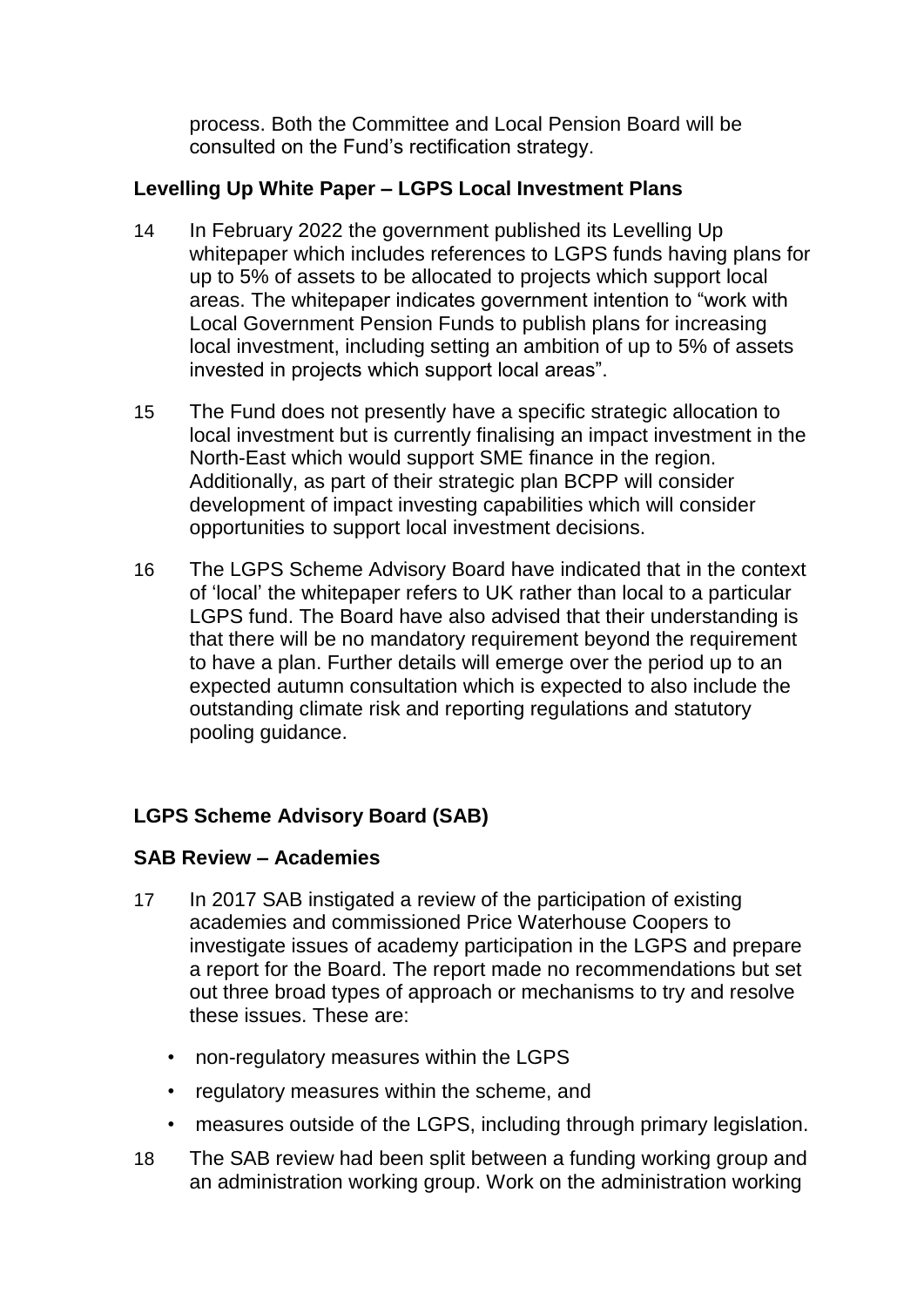group was put on hold due to competing work pressures and the project is no longer part of SAB's current projects.

#### **SAB Review – Tier 3 Employers**

- 19 In addition to the review of Academy participation, above, SAB also commissioned work in respect of 'Tier 3' employers participating in the LGPS. Broadly, Tier 3 employers are those employers which:
	- (i) have no tax raising powers,
	- (ii) are not backed by an employer with tax raising powers;
	- (iii) are not an academy.
- 20 SAB had established a small working group to review concerns expressed by Tier 3 employers and the ways in which they may be resolved. The working group had been tasked with reporting back to the SAB with a set of recommendations for further consideration.
- 21 The project is no longer part of SAB's current projects. Officers will continue to monitor the position.

### **SAB Review – Good Governance in the LGPS**

- 22 SAB is currently examining the effectiveness of current LGPS governance models with a focus on standards, consistency, representation, conflict management, clarity of roles and cost. SAB's work will likely result in new statutory guidance on Governance Compliance, with consideration in particular likely to be given to:
	- (a) changes to the scheme's regulatory provisions on Governance Compliance Statements,
	- (b) revised statutory guidance on Governance Compliance Statements,
	- (c) independent assessment of Governance Compliance Statements, and;
	- (d) establishing a set of Key Performance Indicators (KPIs)
- 23 SAB have recently completed their report on Good Governance and submitted an Action Plan to DLUHC to take the recommendations of the project forward. A more detailed update to both the Committee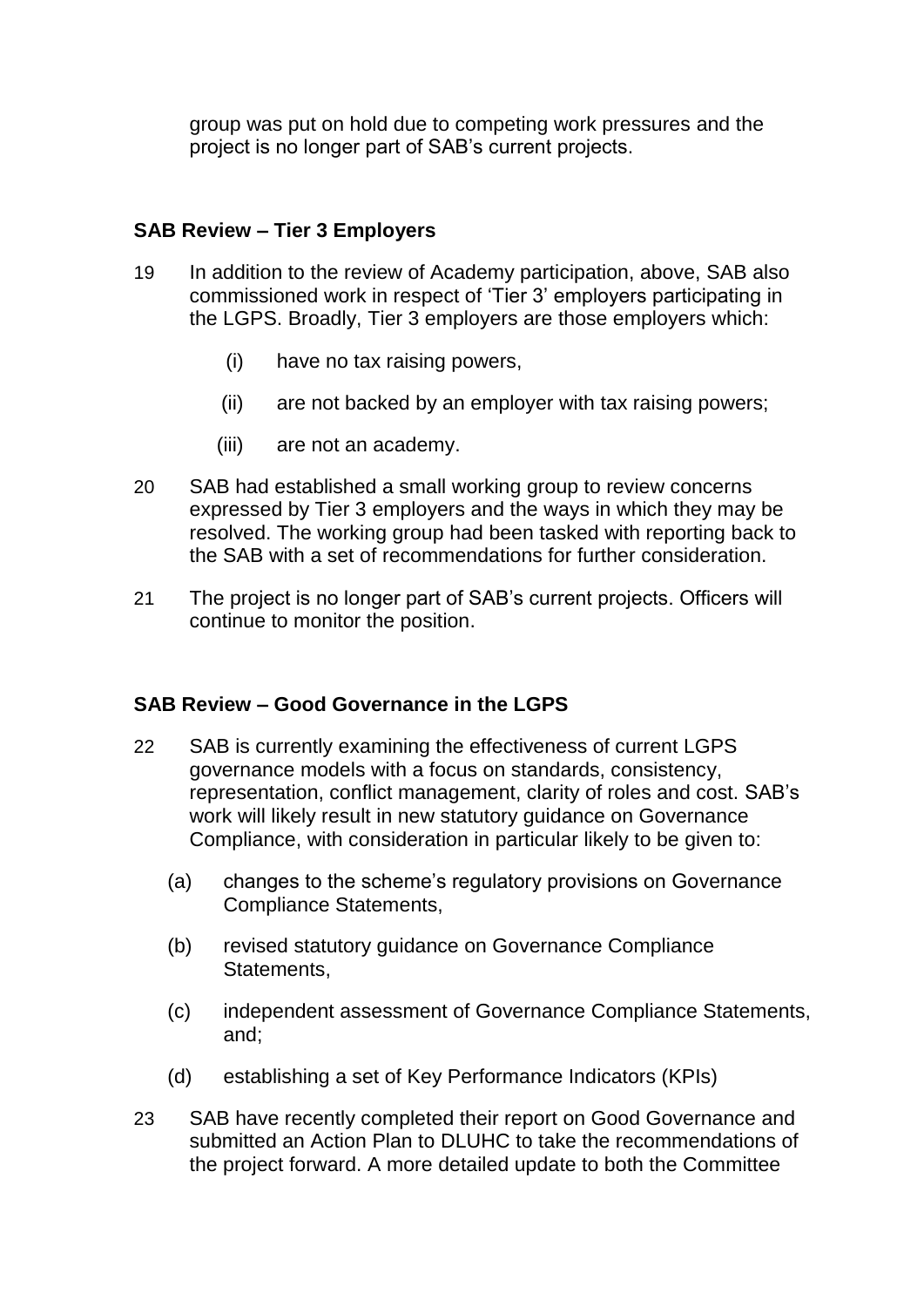and Local Pension Board, and overview of the recommendations proposed to DLUHC will be provided in due course.

### **SAB Review – Responsible Investment Guidance**

- 24 In November 2019, SAB drafted guidance for Responsible Investment in the LGPS, to clarify the parameters within which investment decisions can be made with regard to the integration of ESG factors. Following feedback, SAB has decided to take stock until more is known about the government's position on the proposed climate change provisions in the Pension Schemes Bill and the implications of the Supreme Court's judgement involving the Palestine Solidarity Campaign. Committee will be updated as the matter progresses.
- 25 Notwithstanding this decision, SAB have progressed with further work in respect of Responsible Investment (RI), including the production of an RI A-Z Guide. It is intended that the A-Z Guide will provide LGPS stakeholders a "one stop shop for information, links and case studies in this fast growing and complex arena". The guide will evolve over time, as new entries are added. The A-Z Guide can be found online at the following link [https://ri.lgpsboard.org/items.](https://ri.lgpsboard.org/items)
- 26 The Board has also established an RI Advisory Group (RIAG). The main role of the group will be to advise SAB on all matters relating to RI. It will also be responsible for assisting the Board in maintaining the online A-Z Guide. The Group will also assist SAB in developing recommendations to DLUHC on how the Taskforce on Climate-Related Financial Disclosures (TCFD) reporting should be applied to the LGPS.

### **Cost Control Mechanism & Review**

- 27 The Committee has been informed previously of the Cost Control Mechanism in the LGPS and other public sector schemes which sets both a cost 'ceiling' and 'floor' in respect of the ongoing affordability of public sector pensions. This creates a "cost corridor" designed to keep schemes within 2% of target costs.
- 28 Before the impact of McCloud, provisional cost management assessments indicated floor breaches in most public sector schemes, that may have resulted in an improvement to benefits or reduction in member contributions. At the request of HMT, GAD carried out a review of the Cost Control Mechanism across the public sector.
- 29 Members were informed previously that it had not previously been possible to assess the value of the public service pensions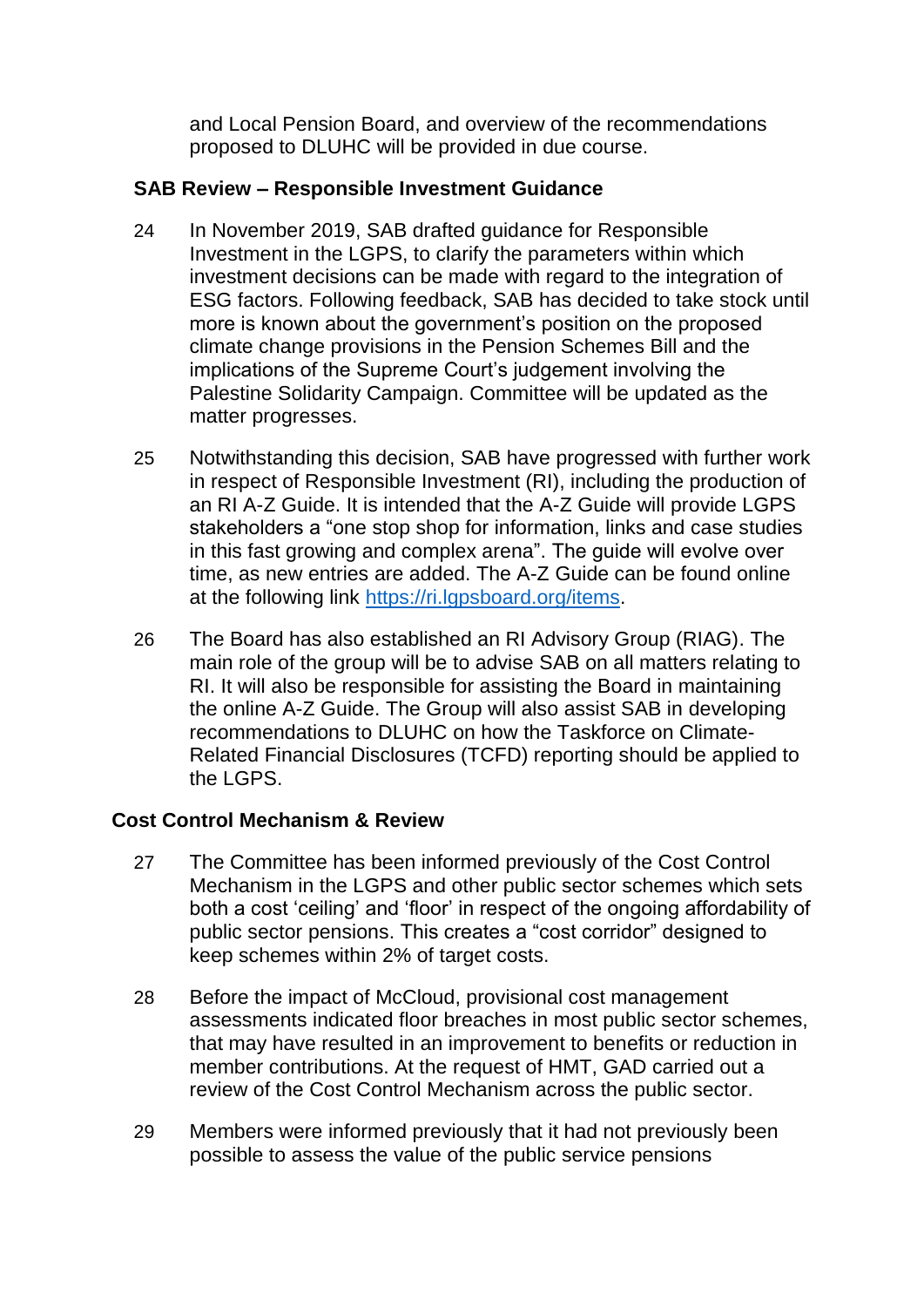arrangements with any certainty due to the anticipated implications of the Court of Appeal judgements in McCloud and Sargeant.

- 30 The Fund's own position on McCloud has also been discussed previously, with the Actuary outlining in detail how the issue was to be reflected in the 2019 Valuation. The approach taken added an additional 0.9% to the employer contribution rate for all employers at the 2019 valuation.
- 31 In July 2021 however, it was confirmed that the impact of McCloud would be classed as "member costs" for the purpose of the 2016 cost control review, with the pause on the review lifted. This was confirmed by HMT Directions in October 2021. Subsequently, SAB found that the LGPS showed only a slight reduction in costs. Despite this slight reduction, SAB confirmed that they are no longer recommending any LGPS benefit structure changes. SAB has however reaffirmed its commitment to revisiting both Tier 3 ill health and contribution rates for the lowest paid members.
- 32 Whilst it appears that the 2016 Cost Review is coming to a conclusion, it should be noted that the Fire Brigade Union is considering a judicial review of the decision to include the McCloud remedy as a "member cost". If successful, the 2016 review may be reopened.
- 33 When the Cost Cap Mechanism was first introduced in 2016 across the public sector it was anticipated that the mechanism would be triggered only by "extraordinary" event. As noted above however, the initial assessment of public sector schemes showed cost floor breaches leading to HMT's request for a review of the mechanism.
- 34 Following a review by GAD, the government have taken forward three main principles to adjust the mechanism for the 2020 review, so that the new Cost Control Mechanism will:
	- (a) Be based on the reformed scheme only, ie. in the LGPS the mechanism will assess post 2014 costs only
	- (b) Adjust the cost floor and ceiling from  $+/-2\%$  to  $+/-3\%$
	- (c) Introduce an economic check linked to GDP

#### **McCloud**

35 The Committee has been kept up to date with the impact and issues surrounding the McCloud judgement itself. To recap briefly, when the Government reformed public service pension schemes in 2014 and 2015 they introduced protections for older members. In December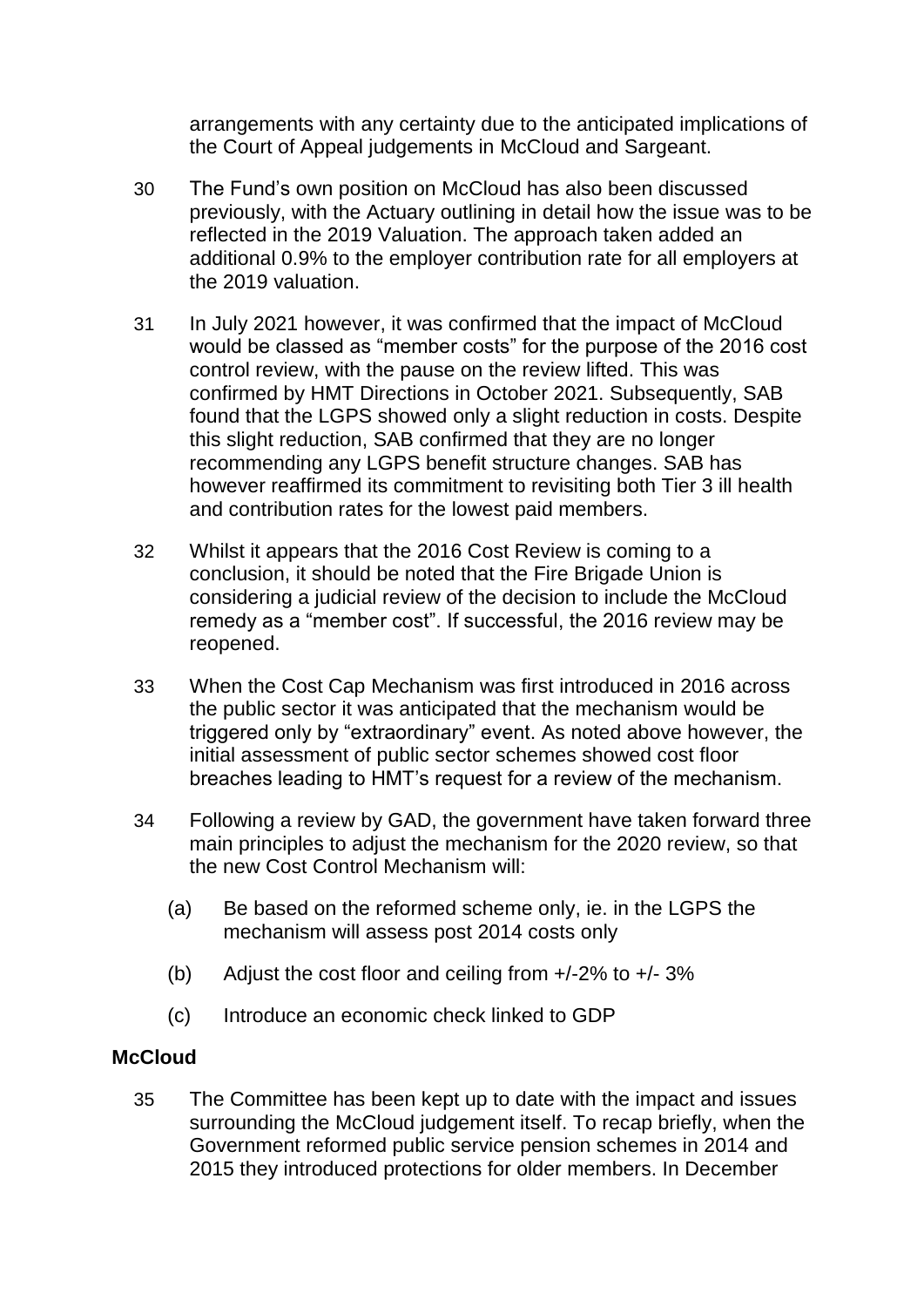2018, the Court of Appeal ruled that younger members of the Judges' and Firefighters' Pension schemes have been discriminated against because the protections do not apply to them. The Government has confirmed that there will be changes to all main public sector schemes, including the LGPS, to remove this age discrimination.

- 36 In July 2021, the Public Service Pensions and Judicial Offices Bill was laid before Parliament. This bill seeks to amend the Public Service Pensions Act 2013 by making provision to rectify the unlawful discrimination by the 2014 Scheme. If made law, it would enable the LGPS to make provision for final salary benefits to be paid in respect of the remedy period. It is expected that the Bill will gain royal assent in March.
- 37 The estimated cost across the whole of the LGPS is £1.8bn. As noted above, the Fund made an estimated provision for the impact at local level at the last Valuation. In terms of scheme member impact, HMRC have recently announced a range of measures intended to protect members from annual and lifetime allowance impacts.
- 38 Whilst it is anticipated that the necessary LGPS Regulations will not come into force until 2023, Officers of the Fund are actively working with Participating Employers to ensure all of the necessary data is collected to be able to properly implement the anticipated remedy.

# **Non- LGPS Specific Matters**

### **Public Sector Exit Payments Caps**

- 39 The Small Business, Enterprise and Employment Act 2015 introduced the concept of a 'public sector exit payments cap'. The legislation provides that exit payments to be paid to a person are not to exceed £95,000. The 2015 Act provided the overarching principles of how the exit cap was to operate, but the detail was to be prescribed in regulations that were expected to soon follow.
- 40 After a period of delay the Treasury launched a new consultation on this matter in April 2019. Included in the consultation were draft regulations called 'The Restriction of Public Sector Exit Payment Regulations 2019' which provided detail on how the exit cap should operate from an employer's perspective.
- 41 Under the Regulations, the cap was to remain at £95,000 and include:
	- $\bullet$  redundancy payment(s);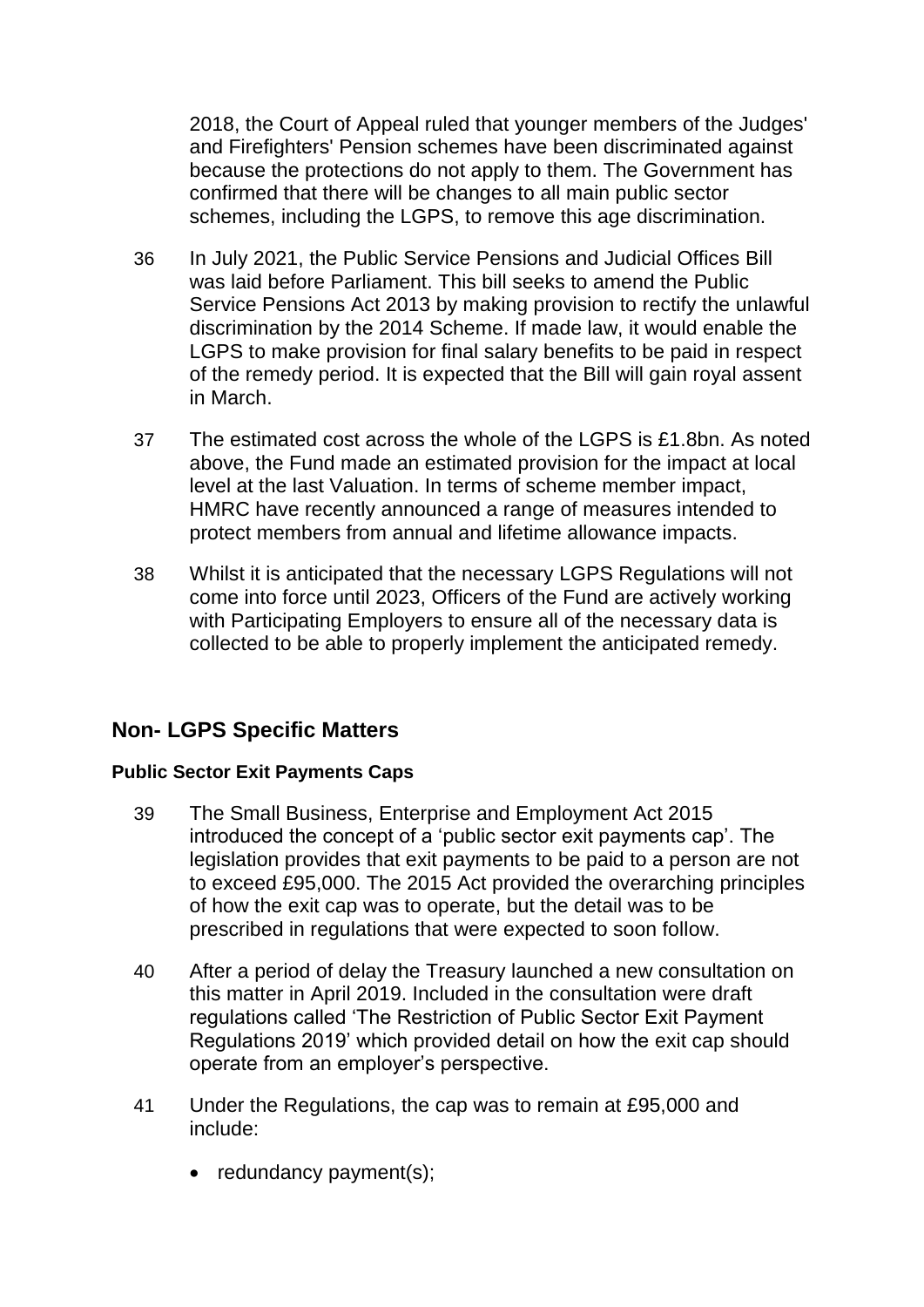- any payment to offset an actuarial reduction to a pension arising by virtue of early retirement (know as 'strain on the fund' or 'early release' cost);
- any payment made pursuant to an award of compensation under the ACAS arbitration scheme or a settlement or conciliation agreement;
- any severance payment or ex gratia payment;
- any payment in the form of shares or share options;
- any payment on voluntary exit;
- any payment in lieu of notice due under a contract of employment;
- any payment made to extinguish any liability under a fixed term contract;
- any other payment made, whether under a contract of employment or otherwise, in consequence of termination of employment of loss of office.
- 42 Most significantly for the LGPS, was the inclusion of the 'strain on the fund' costs being included towards the cap. These costs of allowing unreduced access to pension benefits for members over 55 can exceed £95,000 for scheme members with long periods of membership.
- 43 Separately to the Exit Payment Regulations, DLUHC consulted on further reforms to the LGPS Regulations that would accommodate the Exit Cap within the Scheme. As DLUHC's proposed changes were not implemented concurrently with the Exit Payment Regulations, there was legal uncertainty for both LGPS Administering Authorities and participating employers due to the conflicting legislation.
- 44 On 12 February however the Exit Cap was unexpectedly disapplied, after the Treasury issued the 'Exit Payment Cap Directions 2021'. The Treasury will bring forward at pace revised proposals in respect of public sector exits. The Local Pension Board will be updated as further details emerge.

### **Mandatory TCFD Reporting**

45 Using powers granted under the Pension Schemes Bill, the Department for Works and Pensions (DWP) has consulted on draft regulations requiring occupational pension schemes to meet climate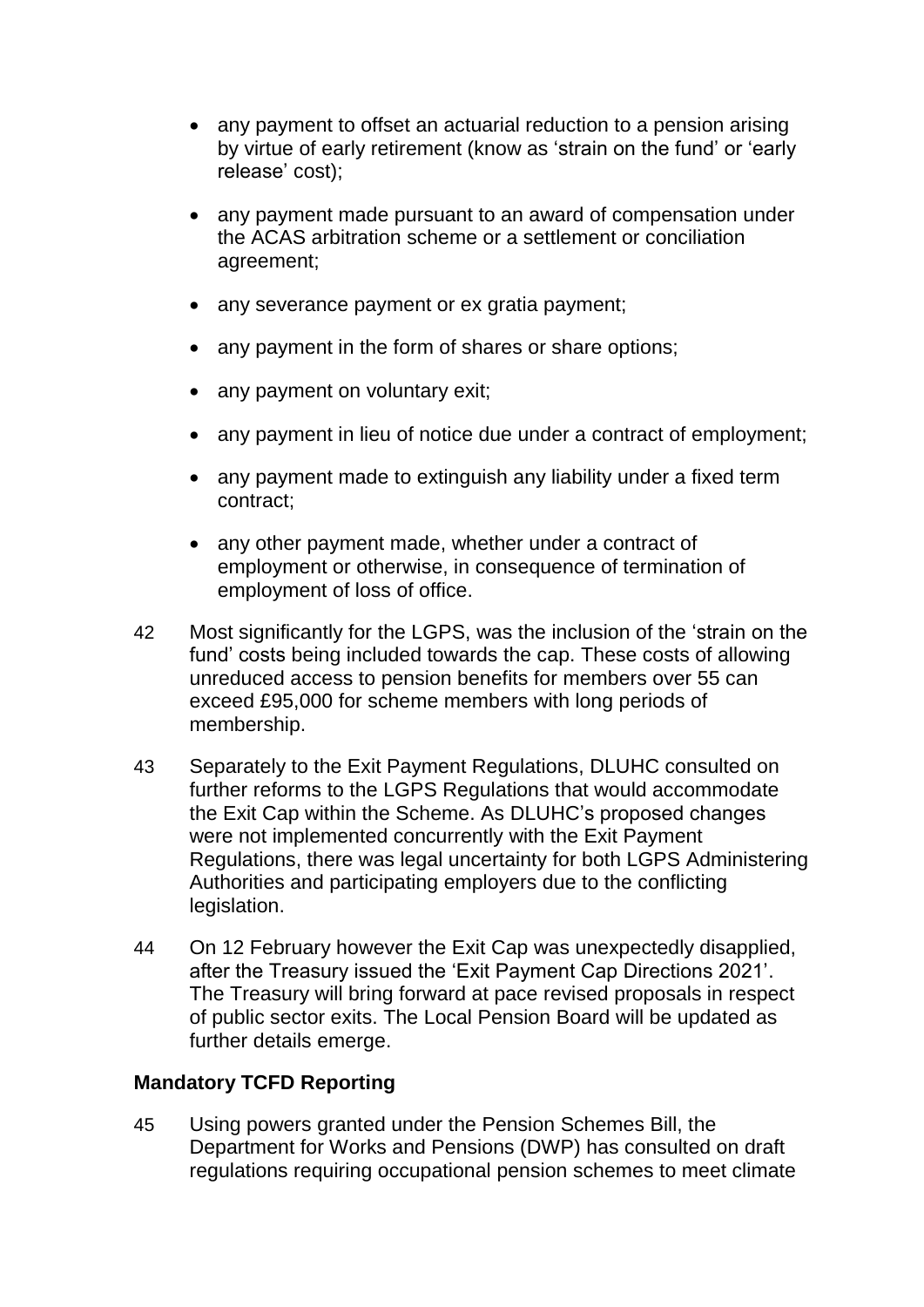governance requirements, publish a Taskforce on Climate-related Financial Disclosures (TCFD) report and include a link to the report in their annual report and accounts.

- 46 Whilst the regulations will not apply to the LGPS it is expected that DLUHC will bring forward similar proposals requiring TCFD disclosures in the LGPS. At the time of writing, consultation on such requirements in the LGPS is expected soon.
- 47 The Fund's pooling partner, Border to Coast Pensions Partnership (BCPP) are supporters of the Task Force on Climate-related Financial Disclosures (TCFD) and have just published their second TCFD report aligned with the recommendations. This covers the approach to climate change across the four thematic areas of Governance, Strategy, Risk Management, and Metrics and Targets. The report demonstrates the improvements and developments made across the four key areas. The report can be found online at the following link [https://www.bordertocoast.org.uk/sustainability/.](https://www.bordertocoast.org.uk/sustainability/)
- 48 BCPP will support Partner Funds ahead of any mandatory reporting requirements through the Officers Operation Group RI workshops, delivering training, and by providing reporting. BCPP have held discussions to understand all Partner Funds' requirements on carbon reporting on assets, including those that are currently not held in the pool.
- 49 A BCPP procurement for carbon data, including forward-looking metrics (scenario analysis), taking place this year will take into account the reporting requirements of Partner Funds for equity and fixed income portfolios. Obtaining carbon data for Private Markets is more challenging and BCPP are looking into solutions for these portfolios held in the pool.
- 50 An overview of TCFD was included in training for members of the Committee last year. A more detailed report, and further training will be provided to the Committee on the details of DLUHC's anticipated consultation on TCFD (now expected in the autumn), and the availability of data through BCPP. The Local Pension Board will be updated as further details emerge.

### **UK Stewardship Code 2020**

51 The UK Stewardship Code aims to enhance the quality of engagement between investors and companies to help improve longterm risk-adjusted returns to shareholders. The Fund has previously signed up the Code, and BCPP also publish a UK Stewardship Code compliance statement.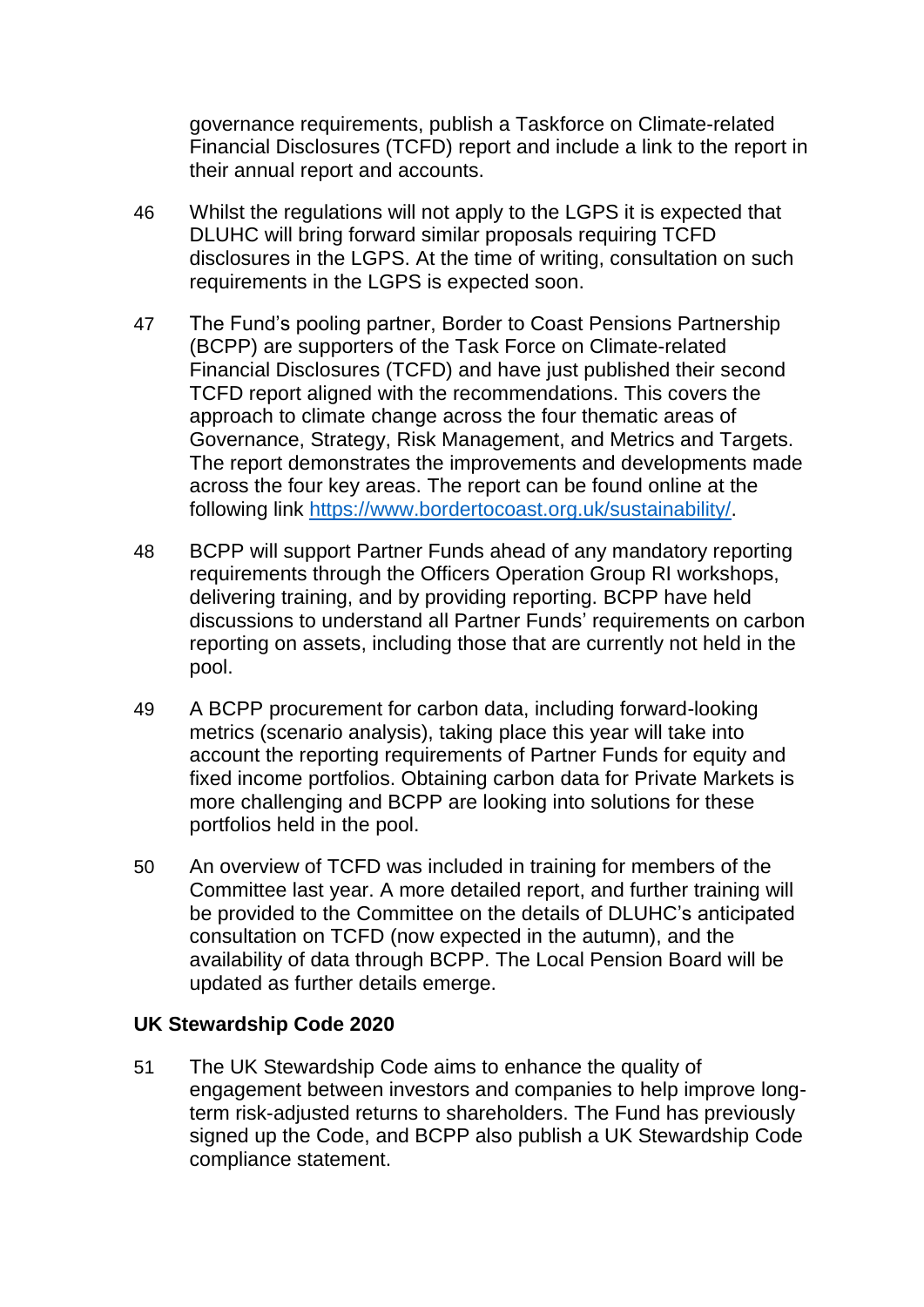- 52 Due to the significant changes in the Investment Market since the introduction of the first Code, The UK Stewardship Code 2020 is now being introduced. This new Code expands on the previous requirements and compromises a set of 12 Principles which require reporting and disclosure on an 'apply and explain' basis.
- 53 The LGPS (Management and Investment of Funds) 2016 Regulations state that the responsibility for stewardship, which includes shareholder voting, remains with the Partner Funds. Stewardship, day-to-day administration and implementation have been delegated to Border to Coast by the Partner Funds, on assets managed by Border to Coast, with appropriate monitoring and challenge to ensure this continues to be in line with Partner Fund requirements. To leverage scale and for operational purposes, Border to Coast has, in conjunction with Partner Funds, developed a Responsible Investment Policy and accompanying Corporate Governance & Voting Guidelines to ensure clarity of approach on behalf of Partner Funds.
- 54 Together with peers at BCPP Partner Funds, Officers are working to consider the new Code and how to ensure compliance. A more detailed report will be provided to the Committee in due course.

## **Consultation on Minimum Pension Age**

- 55 A consultation entitled 'Increasing the normal minimum pension age: consultation on implementation' was launched on 11th February and ran until 22nd April 2021. The consultation proposes that, due to increases in longevity and changing expectations of how long individuals will remain in work and in retirement, the minimum pension age would increase from 55 to 57 in 2028. When the policy was first announced, it was intended that the NMPA would be 10 years earlier that the State Pension Age. The minimum age a scheme member can currently retire voluntarily in the LGPS is 55.
- 56 The Finance Act gained Royal Assent on 24 February, which will increase the minimum retirement age in the UK from 55 to 57 from April 2028. It is unclear at the time of writing whether DLUHC will amend the regulations to introduce protected pension age into the LGPS. The LGA have advised that the change is not material, such that scheme members must be informed of the change. Nonetheless, the Fund will inform its active members with Annual Benefit **Statements**

### **TPR Code of Practice**

57 The Pensions Regulator (TPR) has consulted on a single Code of Practice to cover all regulated schemes. Presently, the Regulator has a specific Code for Public Service Pensions. Whilst the new Code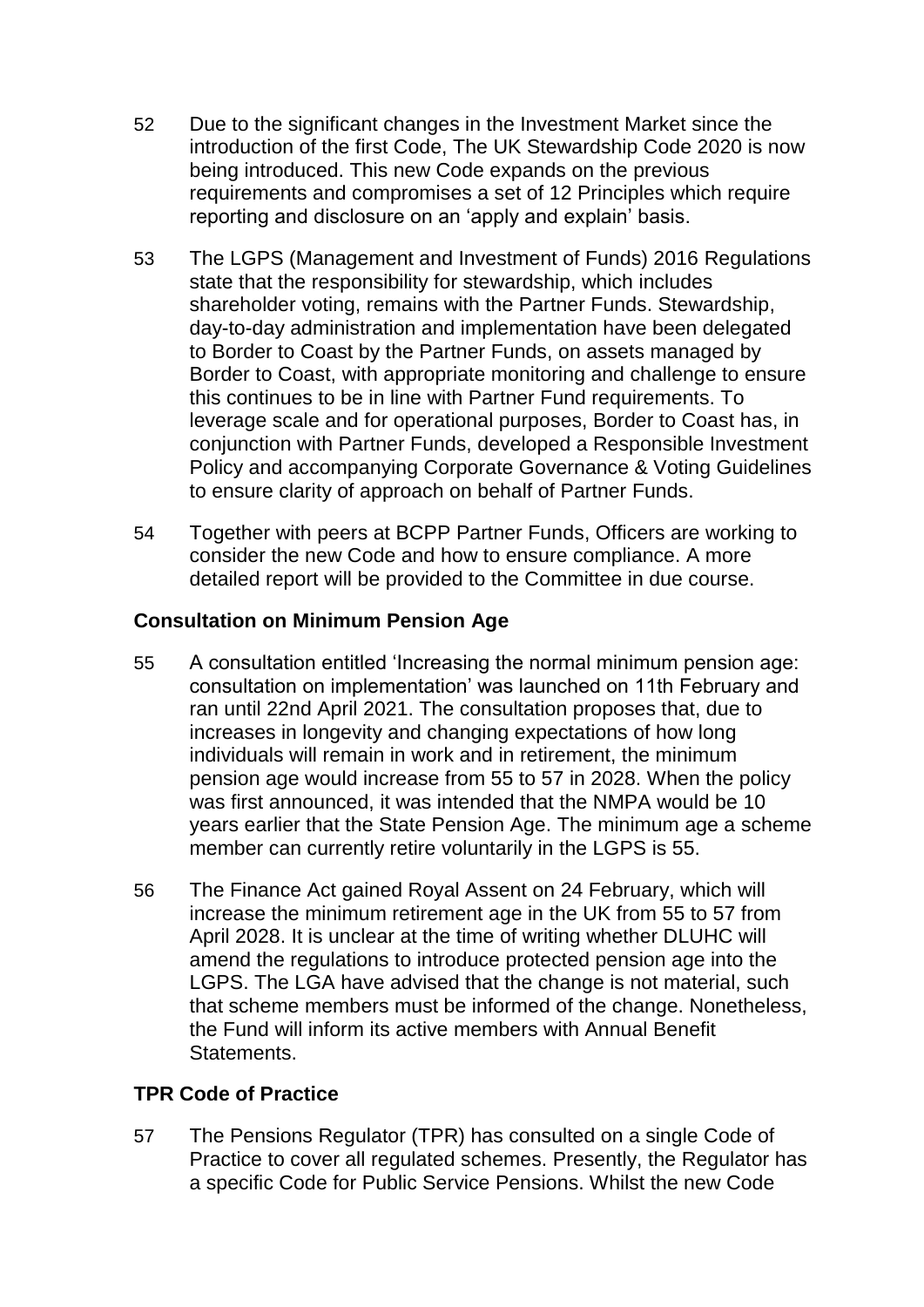does not extend TPR's powers in the LGPS beyond its existing remit on governance and administration, there are some concerns over how the provisions of the Code fit with the LGPS. SAB have responded on behalf of the LGPS.

- 58 The Regulator plans to carry out a full review of the comments received through the consultation which it will consider carefully. TPR does not now expect to lay the new code before Parliament before Spring 2022 so it is unlikely that the Code will become effective before Summer 2022. The Local Pension Board's existing Workplan addressing the existing 'Public Service Pension Code of Practice' has been rolled forward until the revised Code emerges.
- 59 A copy of the rolled forward workplan and a summary of the Regulator's proposed Consolidated Code are included in Appendix 1 and 2.

### **Boycotts, Divestment and Sanctions**

- 60 The government's legislative programme was laid out in May 2021. The programme included a Boycotts, Divestment and Sanctions (BDS) Bill the purpose of which was to be to stop public bodies from taking a different approach to UK Government sanctions and foreign relations covering purchasing, procurement, and investment decisions.
- 61 In advance of the BDS Bill an amendment to the Public Services Pensions Bill passed, which proposed conferring powers to the Secretary of State to make guidance in respect of BDS. The clause would enable the Secretary of State to issue guidance to LGPS administering authorities that they may not make investment decisions that conflict with the UK's foreign and defence policy.
- 62 The Public Services Pensions Bill gained royal assent, but this does not place any immediate duty on Funds. For the position to change for the LGPS, a full 12 week consultation would be required. The latest SAB Guidance on the matter is included in Appendix 3.

#### **Pension Scams and new Restrictions on Transfers**

63 From 30 November 2021 new regulations ('the Occupational and Personal Pension Schemes Conditions for Transfers Regulations 2021') place greater restrictions on transferring out of the Pension Fund. The new Regulations require the Fund to carry out greater due diligence to protect scheme members from falling foul of Pension Scams.